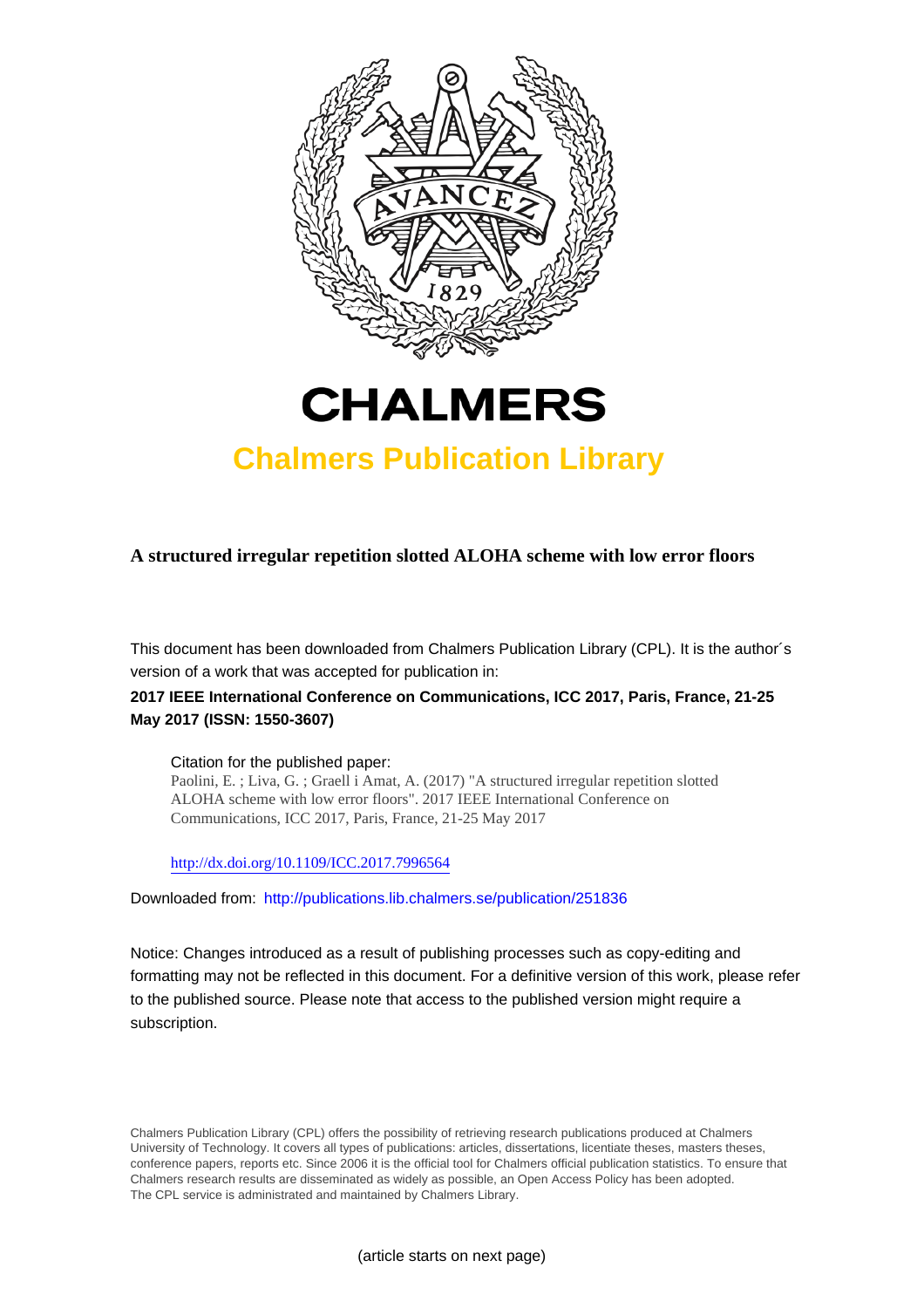# A Structured Irregular Repetition Slotted ALOHA Scheme with Low Error Floors

Enrico Paolini<sup>∗</sup> , Gianluigi Liva† , and Alexandre Graell i Amat‡

<sup>∗</sup>Department of Electrical, Electronic, and Information Engineering, University of Bologna, Cesena, Italy † Institute of Communications and Navigation of DLR (German Aerospace Center), Wessling, Germany ‡Department of Signals and Systems, Chalmers University of Technology, Gothenburg, Sweden

*Abstract*—We propose graph-defined IRSA (G-IRSA), a new approach to design irregular repetition slotted ALOHA (IRSA) uncoordinated multiple access schemes for a controlled-size population of users that become active sporadically. The proposed scheme considers a joint design of the distribution according to which users select their repetition factors and the distribution determining how many packet replicas are transmitted per slot, as well as the *connectivity* of the underlying graph, i.e., to which slots users transmit. This is in sharp contrast to standard IRSA, where only the users degree distribution is optimized, while active users place their packet replicas uniformly at random and thus there is no control on how many replicas are transmitted per slot and in which slots users transmit. The key idea is to establish a link between the IRSA for the considered scenario and lowdensity parity-check (LDPC) codes for transmission over the binary erasure channel (BEC). Using this parallelism, the design of a G-IRSA scheme can be cast as the design of a high-rate LDPC code over the BEC. We show that the proposed scheme achieves significantly lower error floors than the original IRSA and very good decoding thresholds.

## I. INTRODUCTION

Uncoordinated multiple access techniques (e.g., slotted ALOHA and its variants [1]–[3]) are fundamental in scenarios where users transmit over a shared channel and coordination between them is not possible. Recently, research on uncoordinated multiple access techniques based on the classical slotted ALOHA has been revived following the introduction of contention resolution diversity slotted ALOHA (CRDSA) in [4]. In CRDSA transmission is organized into frames, each consisting of the same number of slots, M. Users transmit a fixed number of copies of their packets within a frame, as already proposed in [3] and, crucially, exploit the introduced redundancy at the receiver side to resolve collisions by using successive interference cancellation (SIC). This allows to achieve significantly higher throughputs.

The idea in [4] was further developed in [5] by allowing users to repeat their packets a variable number of times according to a predefined probability distribution. To convey the variable repetition rate principle, the scheme of [5] was named irregular repetition slotted ALOHA (IRSA). In particular, it was shown that the IRSA scheme can equivalently be represented by a bipartite graph and the SIC can be seen as a peeling decoding on the bipartite graph, similar to the peeling decoding of codes on graphs over the binary erasure channel (BEC). This connection allows borrowing tools from codes on graphs to analyze and optimize IRSA: Its asymptotic performance in the limit of infinitely large frame lengths, as well as infinitely large population size, can be predicted using density evolution (DE) and the typical error floor that it appears in the packet loss rate for finite frame lengths can be analyzed by performing a stopping set analysis [6]– [8]. In [5], the distribution of the repetitions was optimized using DE, leading to significant performance improvements (for large frames) with respect to CRDSA. On the other hand, since in IRSA users transmit their packet replicas in slots of a frame chosen uniformly at random, the probability distribution determining the number of transmitted replicas per slot is not under the control of the system designer, but is fully determined by the average number of repetitions and the load.

In this paper, we consider a radically different approach to design an IRSA scheme. The proposed approach follows from the observation that, in many actual systems, users go through a login procedure to join the network. After this phase, we can leverage on the fact that the population of users in the network is known to the network access point. We hence exploit this information to introduce a finer control on the IRSA access protocol. In particular, we consider the scenario characterized by a large (but controlled in size) population of users with maximum size  $N \gg M$ . Users become active sporadically, i.e., the number of users that are active in a given frame (in the sense that they have a packet to transmit in that frame),  $N_a$ , is a small fraction of the total number of users. Given a maximum number of supported users, N, the access point can construct a bipartite graph with  $N$  variable nodes (one per potential user) and  $M$  check nodes (one per slot). The graph can be designed by controlling the degree distributions at both node sides, hence enforcing control not only on the repetition distribution, but also on the distribution of the number of transmissions per slot. More importantly, girth optimization techniques [9] can be used to limit the effect of small stopping sets. Each user joining the network is assigned to a different variable node of the graph (e.g., associated with the used ID), which determines the slots in which the user will transmit, whenever it is active.

For the proposed scheme, the SIC process applied at the receiver shares several similarities with the decoding of an  $(N, N - M)$  high-rate low-density parity-check (LDPC) code for transmission over the BEC, where the  $N_a$  erased variable

The work of E. Paolini was supported by ESA/ESTEC under Contract no. 4000118331/16/UK/ND. The work of A. Graell i Amat was supported by the Swedish Research Council under grant 2016-04253.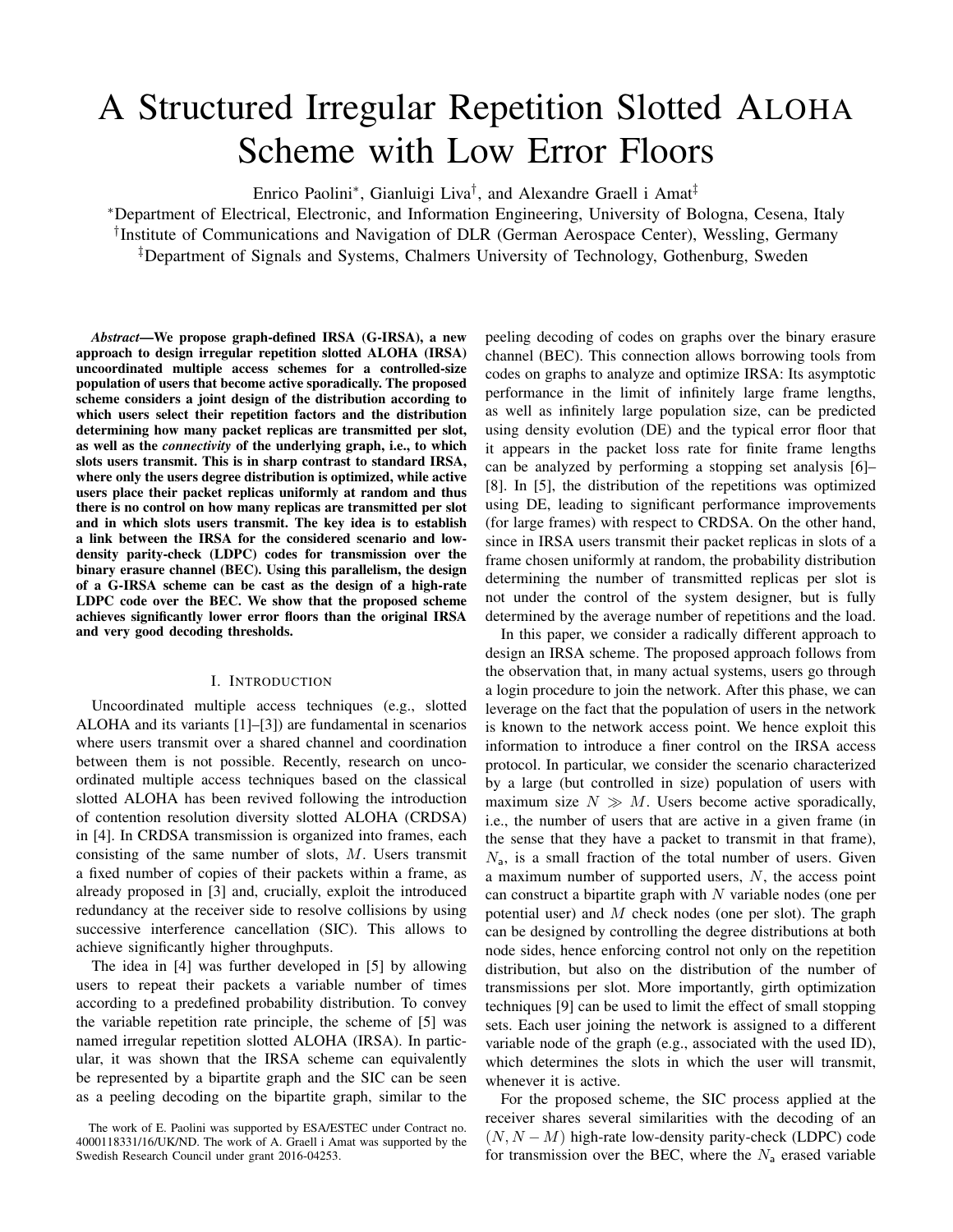nodes (VNs) correspond to the  $N_a$  active users. We use this analogy to optimize the VN and the check node (CN) degree distributions of the  $(N, N - M)$  LDPC code ensemble to maximize its belief propagation threshold over the BEC and design an IRSA scheme by constructing a particular LDPC code within the ensemble. For each user in the system the designed LDPC code determines its repetition factor as well as the slots in which it will transmit when it becomes active, i.e., the placement of packet replicas is completely deterministic (even if users activate unpredictably). This is in contrast to standard IRSA, where only the repetition distribution is optimized and packet replicas are placed randomly. We show that the proposed IRSA scheme, dubbed graph-defined IRSA (G-IRSA), yields significantly lower error floors than the original IRSA yet achieving excellent decoding thresholds.

## II. SYSTEM MODEL

We consider a slotted random access scheme where slots are grouped in medium access control (MAC) frames, simply referred to as *frames* in the following, all with the same length M (in slots). The time duration of each slot is  $T_{slot}$  and the frame duration is  $T_{\text{frame}}$ , thus  $M = T_{\text{frame}}/T_{\text{slot}}$ . Users contending for the medium access form a population of size  $N_P$ , where the maximum value of  $N_P$  is  $N \gg M$ . Users are slot- and frame-synchronous and each user attempts at most one packet transmission per frame. Neglecting guard times, the transmission time duration of a packet is  $T_{slot}$ . We say that a user is active in a given frame if it has a packet to be transmitted within the frame. In particular, we consider a scenario where users become active sporadically, with *activation probability*  $\pi$ . Since users become active independently of each other, the number of active users within a frame is modeled by a random variable  $N_a$  that is binomially distributed with mean  $\mathbb{E}[N_a] = \pi N_P$ . The expected channel load (representing the expected number of packet transmissions per slot) is

$$
\mathsf{G} = \frac{\mathbb{E}[N_{\mathsf{a}}]}{M}.
$$

The channel model considered in this paper is the *collision channel*, widely adopted in analyzing random access protocols. Accordingly, in each slot the receiver can always discriminate between a "silence" (no active user has transmitted in that slot), a signal corresponding to a unique packet, or a signal being the result of a collision. In case a unique packet is detected, it is always successfully decoded, while in case of a collision the detected signal provides no information to the receiver about the number and the content of colliding packets. As soon as a packet is decoded, the interference contribution of its copies is removed from the respective slots. We refer to this process as  $SIC<sup>1</sup>$ . The process is iterated until no more clean packets can be found in the MAC frame.

## III. GRAPH-DEFINED IRSA ACCESS PROTOCOL

In this section, we describe the proposed access scheme. We start with a brief description of the original IRSA to better highlight the differences with respect to the proposed scheme. The IRSA scheme works as follows. Every time a user becomes active, it selects a repetition degree  $d$  randomly by sampling a probability mass function  $\{\Lambda_d\}_{d=2}^{d_{\text{max}}}$  known to all users, and generates d copies of its packet, called replicas. The d packet replicas, each of duration  $T_{\text{slot}}$ , are then transmitted in  $d$  slots chosen uniformly at random out of the  $M$  slots of the frame. The system designer has full control of the distribution  $\Lambda(x) = \sum_{d=2}^{\text{dmax}} \Lambda_d x^d$ , which can be properly optimized. On the other hand, the distribution  $P(x) = \sum_{r=0}^{r_{\text{max}}} P_r x^r$  defining the number replicas per slot is not a design parameter, but is fully determined by  $\Lambda(x)$  and G.

The proposed G-IRSA access protocol allows controlling both  $\Lambda(x)$  and  $P(x)$  and the graph connectivity. In the limiting case where  $N_P = N$  (i.e., full system setting), assume that each of the  $N$  users of the population is represented by a VN in a bipartite graph and each of the M slots of a frame is represented by a CN. Furthermore, assume a given connectivity between VNs and CNs according to the degree distributions  $\Lambda(x)$  and  $P(x)$ . The resulting bipartite graph is equivalent to that of an  $(N, N - M)$  high-rate LDPC code of length N and dimension  $(N - M)$  with VN degree distribution  $\Lambda(x)$  and CN degree distribution  $P(x)$ , both from a node perspective. For ease of exposition, we will denote this bipartite graph by  $G_{LDPC}$ .

Consider now a subset of  $N_a$  active users and the resulting bipartite graph consisting of the  $N_a$  VNs of  $\mathcal{G}_{LDPC}$  corresponding to the  $N_a$  active users and their neighboring CNs. We denote this bipartite graph by  $\mathcal{G}_{N_a}$ . Also, consider transmission of the  $(N, N - M)$  LDPC code over a BEC that erases the VNs corresponding to the  $N_a$  active users and the resulting *residual graph* obtained by removing all nonerased VNs and their adjacent edges from  $G_{LDPC}$ . It is easy to see that this residual graph is identical to  $\mathcal{G}_{N_a}$ . Therefore, the IRSA for the scenario with a large population of users of size  $N_P = N$  that become active sporadically within a frame may equivalently be seen as using the  $(N, N - M)$  high-rate LDPC code for transmission over the BEC.

## *A. Design of* Λ(x)*,* P(x)*, and the graph connectivity*

The analogy with LDPC codes for the BEC established above allows us to propose G-IRSA, a novel IRSA scheme based on the design of an LDPC code. In particular, the optimization of the G-IRSA system becomes equivalent to optimizing an LDPC code for transmission over the BEC. Indeed, the performance of the G-IRSA system corresponds to the performance of the underlying LPDC code over the BEC. More precisely, if the decoding threshold of the LDPC code is  $\epsilon^*$  then the decoding threshold of the resulting IRSA scheme, i.e., the maximum channel load for which all users can be resolved in the limit of infinitely large population size and block length (their ratio remaining constant), is

$$
\mathsf{G}^{\star}=\frac{\epsilon^*N_{\mathsf{P}}}{M}.
$$

To design the G-IRSA scheme, we first optimize the VN degree and CN degree distributions  $\Lambda(x)$  and  $P(x)$  of the

<sup>&</sup>lt;sup>1</sup>We refer to [4], [5] for details on the accuracy of the model in practical conditions.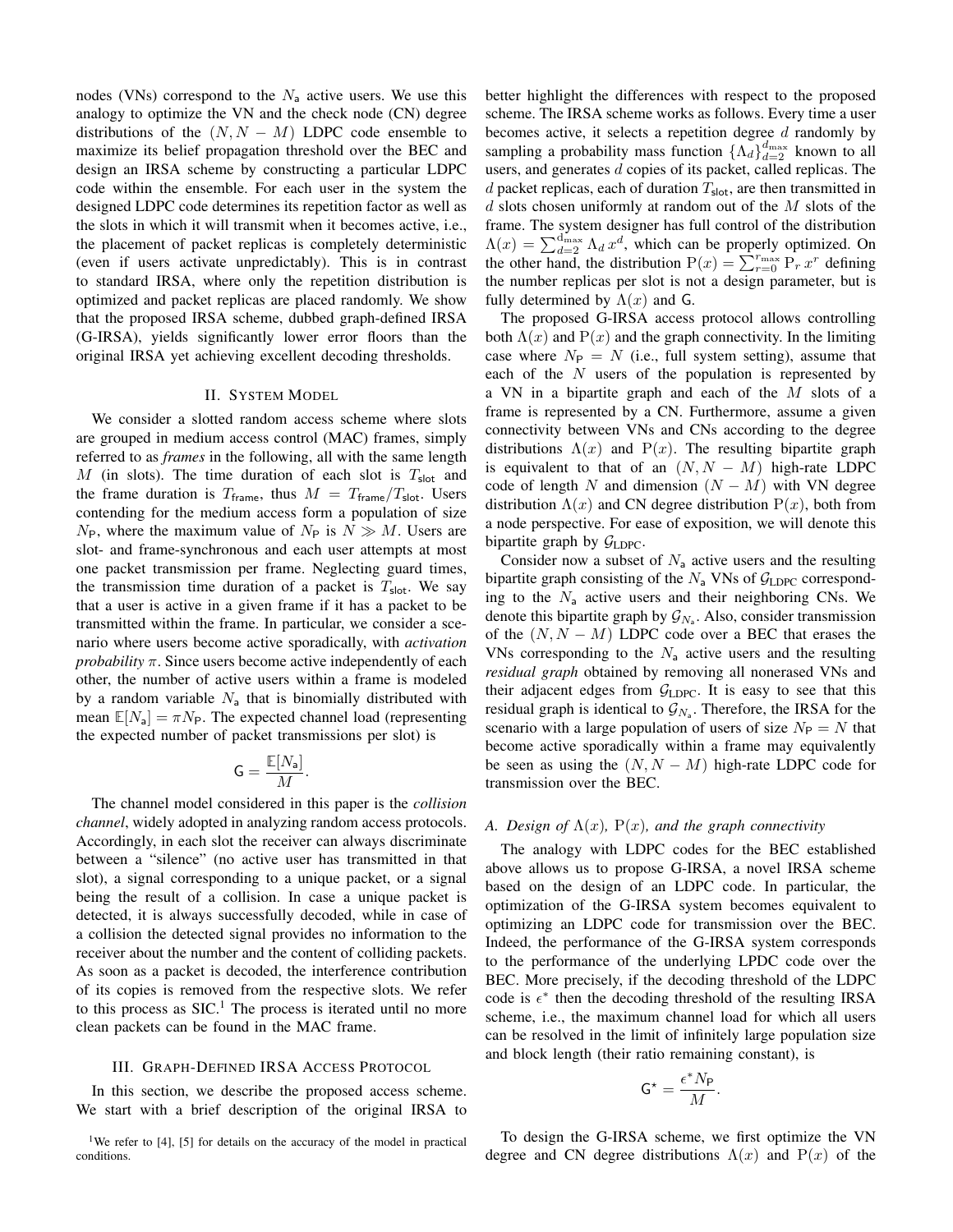

Fig. 1. Example of bipartite graph of a G-IRSA scheme with a population of  $N = 30$  users,  $M = 10$  slots, and  $N_a = 7$  active users corresponding to VNs  $v_2, v_4, v_9, v_{18}, v_{19}, v_{27}$ , and  $v_{29}$ . Effectively, the receiver sees the subgraph highlighted in black.



Fig. 2. Example of bipartite graph of a CRDSA scheme with  $\Lambda(x) = 2$  and  $N_a = 7$  active users that transmit over  $M = 10$  slots.

LDPC code ensemble such that, in the limit of infinitely large block length, it achieves a good decoding threshold  $\epsilon^*$ . For a given N and M a good  $(N, N - M)$  LDPC code within the ensemble can then be constructed from the ensemble defined by  $\Lambda(x)$  and  $P(x)$  using, e.g., the progressive edge growth (PEG) algorithm [9] to avoid small stopping sets, which dominate the performance in the error floor region [6], [8]. Note that, again in the full system setting  $N_P = N$ , in terms of the IRSA scheme a given LDPC code implies that each of the  $N$  users of the population is assigned to a column of the parity-check matrix of the code, H.

In practice, this is possible by envisaging a login procedure through which users join the system and during which an association is established between a new user and a column of H. In other words, the designed LDPC code determines for each of the  $N$  users both the repetition factor and the slots in which it will transmit through its edges. Thus, the way users place their packet replicas in the slots of the frame is completely deterministic (determined by the constructed LDPC code and by the assignment of columns of H to the users). This is in sharp contrast with the standard IRSA, where the placement is completely random. Yet, the proposed scheme exhibits features typical of *uncoordinated* protocols: After a user is logged in, it activates unpredictably in each frame and, although it must transmit in its assigned slots, the receiver has no control on which users become active in the same frame. Therefore, packet collisions are likely to occur.

**Example 1.** *Consider a population of*  $N_P = N = 30$ *users that transmit over frames of* M = 10 *slots and the representation of this scenario by the bipartite graph in Fig. 1 such that VN i corresponds to user*  $i, i = 1, \ldots, 30$ *. Disregard for the moment the connections between VNs and CNs. Assume for a given frame that the set of*  $N_a = 7$  *active users is* {2, 4, 9, 18, 19, 27, 29}*. In CRDSA and standard IRSA, the* 7

*active users would select their repetition factors according to a given distribution* Λ(x) *and transmit their copies in slots chosen uniformly at random. An example of the resulting* bipartite graph for a CRDSA scheme with  $\Lambda(x) = x^2$  is *depicted in Fig. 2. In the graph, VNs*  $v_3$  *and*  $v_4$  *form a stopping set and thus, users* 3 *and* 4 *cannot be resolved. Since users place their copies randomly, small stopping sets may occur. For this example, the girth of the graph is* 4 *and therefore the size of the smallest stopping set is* 2 *[10].*

*Consider now the connections defined by the bipartite graph in Fig. 1 with the same set of*  $N_a = 7$  *active users. In this case, effectively, the receiver will "see" the subgraph defined by VNs*  $\{v_2, v_4, v_9, v_{18}, v_{19}, v_{27}, v_{29}\}$  *and their neighboring CNs (highlighted in black in the figure). It is easy to see that the bipartite graph in Fig. 1 corresponds to that of an*  $(N, N - M) = (30, 20)$  *LDPC code. If this LDPC is used for transmission over the BEC such that the channel erases the symbols corresponding to VNs*  $\{v_2, v_4, v_9, v_{18}, v_{19}, v_{27}, v_{29}\}$ , *then the corresponding residual graph on which belief propagation will be run is precisely the one highlighted in black in the figure. This link between IRSA and LDPC coding for transmission over the BEC suggests to optimize the underlying LDPC code, i.e., the degree distributions*  $\Lambda(x)$  *and*  $P(x)$  *can be optimized to yield the best decoding threshold over the BEC, as well as the connectivity of the graph to avoid small stopping sets. For this example, each of the* 30 *users is then assigned to one of the columns of the parity-check matrix of the designed LDPC code or, equivalently, to one of the VNs of the bipartite graph in Fig. 1. Note that this assignment determines also the slots in which each user will transmit through the connectivity of the graph. This deterministic assignment allows to avoid small stopping sets. For the example, the girth of the graph in Fig. 1 is* 6 *and hence stopping sets of size* 2 *are avoided. Therefore, one would expect that G-IRSA yields much lower error floors, as demonstrated in Section V.*

## IV. SYSTEM ANALYSIS FOR INCOMPLETE GRAPH ASSIGNMENT

In the previous section we explained how the design of an IRSA access scheme for a population of users with maximum size  $N$  may be tackled as the design of a high-rate LDPC code. Since users may join the population and leave it, the actual population size at the beginning of each frame is  $N_P =$  $N - L$ , where the random variable (RV)  $L \geq 0$  represents the number of users that have left the population or, equivalently, the number of columns of the LDPC code parity-check matrix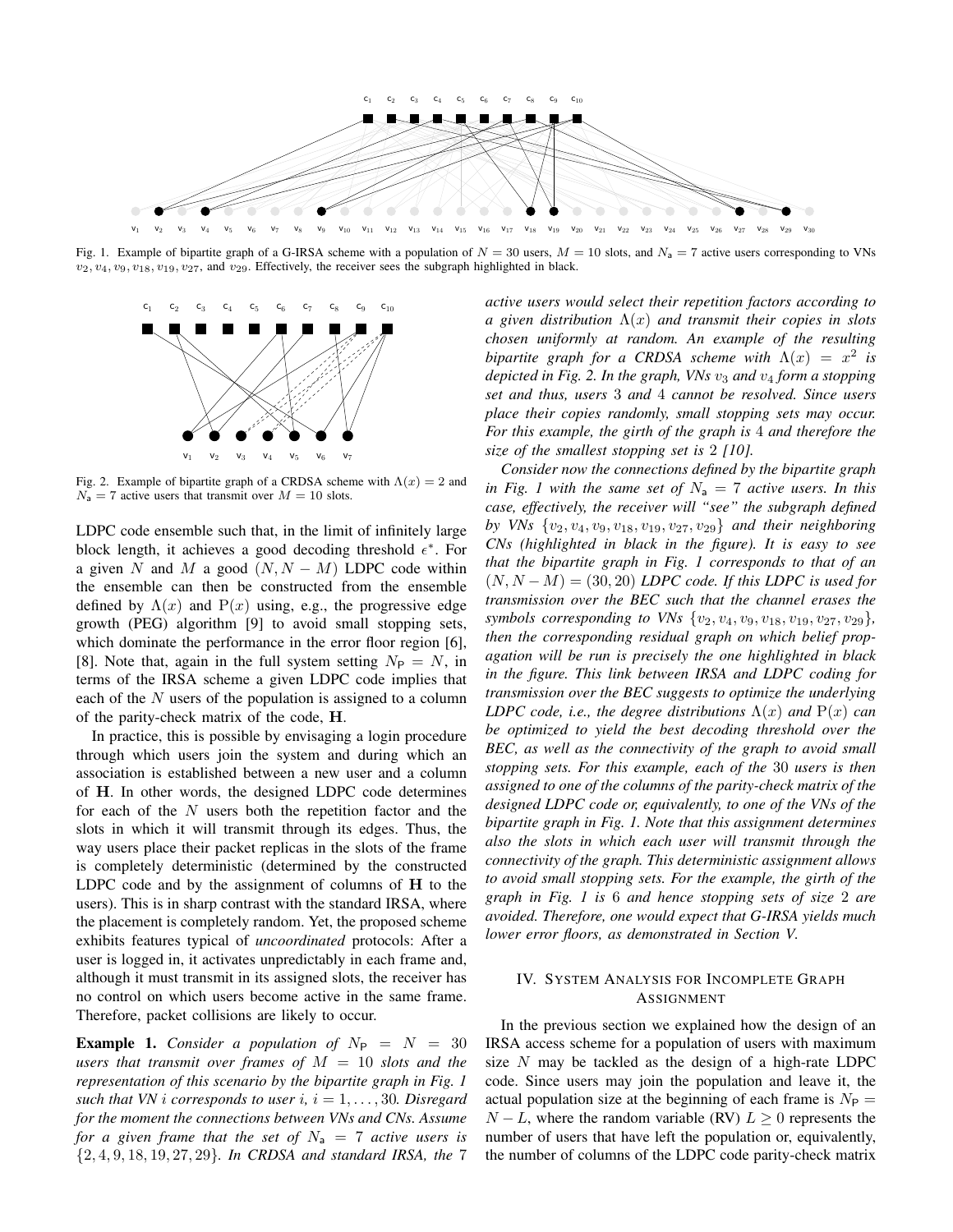H that are currently not assigned to any user. Due to the oneto-one correspondence between active users and erasures, from a coding viewpoint the presence of  $L$  unassigned resources is equivalent to  $L$  "frozen" bits in the LDPC codeword which cannot be punctured by the erasure channel. From another perspective this is equivalent to the removal of L columns from H, which may then be thought as a matrix of size  $M \times (N-L)$ .

The dynamic behavior of the users population size  $N_P$ legitimately raises some concerns about the effectiveness of the system design proposed in Section III. In fact, since the LDPC code design is tailored to the optimization of the system performance when all  $N$  columns of  $H$  have been assigned to users (equivalently, when  $N_P$  reaches its maximum value N), it becomes of fundamental importance to assess the system behavior when  $N_P$  deviates from N. There are, in particular, two events that deserve attention:

- A number  $\ell_1$  of new users join the population and available resources are assigned to them;
- A number  $\ell_2$  of users logged in the system leave the population and release their resources.

Note that while in the former case the resources to be assigned to the new users may be scheduled based on some algorithm, in the latter we have no control of the resources being released. In terms of coding, in the former case we have the freedom to choose which subset of  $\ell_1$  columns, out of a set of available ones, should be added to the parity-check matrix to obtain a higher-rate code with the best possible performance. In contrast, in the latter case  $\ell_2$  columns "disappear" from the H matrix with no possibility to select them. As resource releasing by departing users represents a critical event, potentially able to compromise the system performance, in the following we propose a strategy to mitigate its negative effects.

#### *A. Worst-Case Analysis for Released Resources*

The approach we follow to prevent released resources from jeopardizing the performance of the G-IRSA system consists of analyzing the *asymptotic worst case*. Assuming that the population size is  $N_P = N - L$ , with  $L > 0$ , by asymptotic worst case we mean the choice of the L VNs to be removed from the graph  $G_{LDPC}$  (together with all edges connected to them) yielding a residual degree distribution pair characterized by the lowest threshold  $G^*$ . It represents the worst degree distribution pair the system may inherit when, starting from a state where the population size is  $N$ , users keep abandoning the system until  $L$  users have logged out. The concept of worst case is defined in terms of degree distribution pair and asymptotic threshold (to be calculated via DE) since a definition based on the finite frame length performance would turn out to be computationally intractable.

The worst case analysis represents a very simple approach to analyze system robustness to uncontrolled resource releasing and to understand what is the maximum tolerable number of departing users after which some action should be taken by a system controller. A possible strategy consists of setting a minimum acceptable threshold  $G_{\min}^*$  and of identifying the largest value of L, denoted by  $\hat{L}$ , such that the corresponding worst case fulfills  $\hat{G}^* > G_{\min}^*$ . As long as  $L \leq \hat{L}$ , no action is taken when users leave the population. On the other hand, whenever some resources are released yielding  $L > L$ , a scheduler may reassign some of the available resources to some of the users in the population to "rebalance" the VN degree distribution.<sup>2</sup>

To identify the worst case for a given starting distribution  $\Lambda(x)$ , a given maximum population size N, and a given number of released resources L, we proceed as follows. We start by calculating all possible VN degree distributions that are compatible with the given input parameters  $\Lambda(x)$ , N, and L. To this aim, let  $\tilde{\boldsymbol{n}} = (\tilde{n}_2, \tilde{n}_3, \dots, \tilde{n}_{d_{\text{max}}})$ , where for  $d \in \{2, 3, \ldots, d_{\text{max}}\}\tilde{n}_d$  represent the residual number of VNs of degree d after L VNs have been removed from  $\mathcal{G}_{\text{LDPC}}$ . Any vector  $\tilde{n}$  must be a solution of the Diophantine equation

$$
\sum_{d=2}^{\text{d}_{\text{max}}} \tilde{n}_d = N - L \tag{1}
$$

subject to the constraints

$$
0 \leq \tilde{n}_d \leq \Lambda_d N \quad \text{for all } d \in \{2, 3, \dots, d_{\text{max}}\}.
$$
 (2)

A VN degree distribution corresponds to each solution  $\tilde{n}$ of (1) fulfilling all constraints in (2). In the sequel, we will denote this distribution by  $\tilde{\Lambda}(x) = \sum_{d=2}^{\text{d}_{\text{max}}} \tilde{\Lambda}_d x^d$ , where for all  $d \in \{2, 3, \ldots, d_{\text{max}}\}$  we have

$$
\tilde{\Lambda}_d = \frac{\tilde{n}_d}{N - L} \,. \tag{3}
$$

Each polynomial  $\tilde{\Lambda}(x)$  represents one of the possible VN degree distributions we may obtain after L users have departed from the population. Associated with  $\Lambda(x)$  we have a number  $\Delta E(\Lambda)$  of edges that have disappeared from the graph  $G_{LDPC}$ , this number being expressed by  $\Delta E(\tilde{\Lambda})$  =  $\mathsf{E} - (N - L) \sum_{d=2}^{\text{dmax}} d \tilde{\Lambda}_d$ , where  $\mathsf{E} = N \sum_{d=2}^{\text{dmax}} d \Lambda_d$  is the number of edges in  $G_{LDPC}$ . The search for the worst case may be implemented following the two different approaches described in the following.

*1) Exhaustive CN distribution search:* The first approach consists of performing, for each residual VN distribution  $\Lambda(x)$ , an exhaustive enumeration of all CN distributions  $P(x)$  that are consistent with the initial distribution  $P(x)$  and with the number  $\Delta E(\Lambda)$  of removed edges. Operatively one should proceed as follows. Let  $m_r = P_r m$  and  $\tilde{m}_r$  be the number of degree-r CNs before and after removal of the  $\Delta E(\Lambda)$  edges, respectively. The set of all distributions  $\tilde{P}(x)$  may be obtained by first finding all solutions  $\tilde{\boldsymbol{m}} = (\tilde{m}_0, \tilde{m}_1, \dots, \tilde{m}_{r_{\text{max}}})$  of the system of simultaneous Diophantine equations

$$
\sum_{r=0}^{r_{\text{max}}} \tilde{m}_r = M \quad \text{and} \quad \sum_{r=1}^{r_{\text{max}}} r \tilde{m}_r = \mathsf{E} - \Delta \mathsf{E}(\tilde{\Lambda}) \quad (4)
$$

subject to  $\tilde{m}_r \geq 0$  for all r, and then by setting

$$
\tilde{\mathbf{P}}_r = \frac{\tilde{m}_r}{M} \tag{5}
$$

<sup>2</sup>In this paper we do not address this scheduling algorithm. We point out, however, that a similar problem has been considered in [11] to design ratecompatible LDPC codes.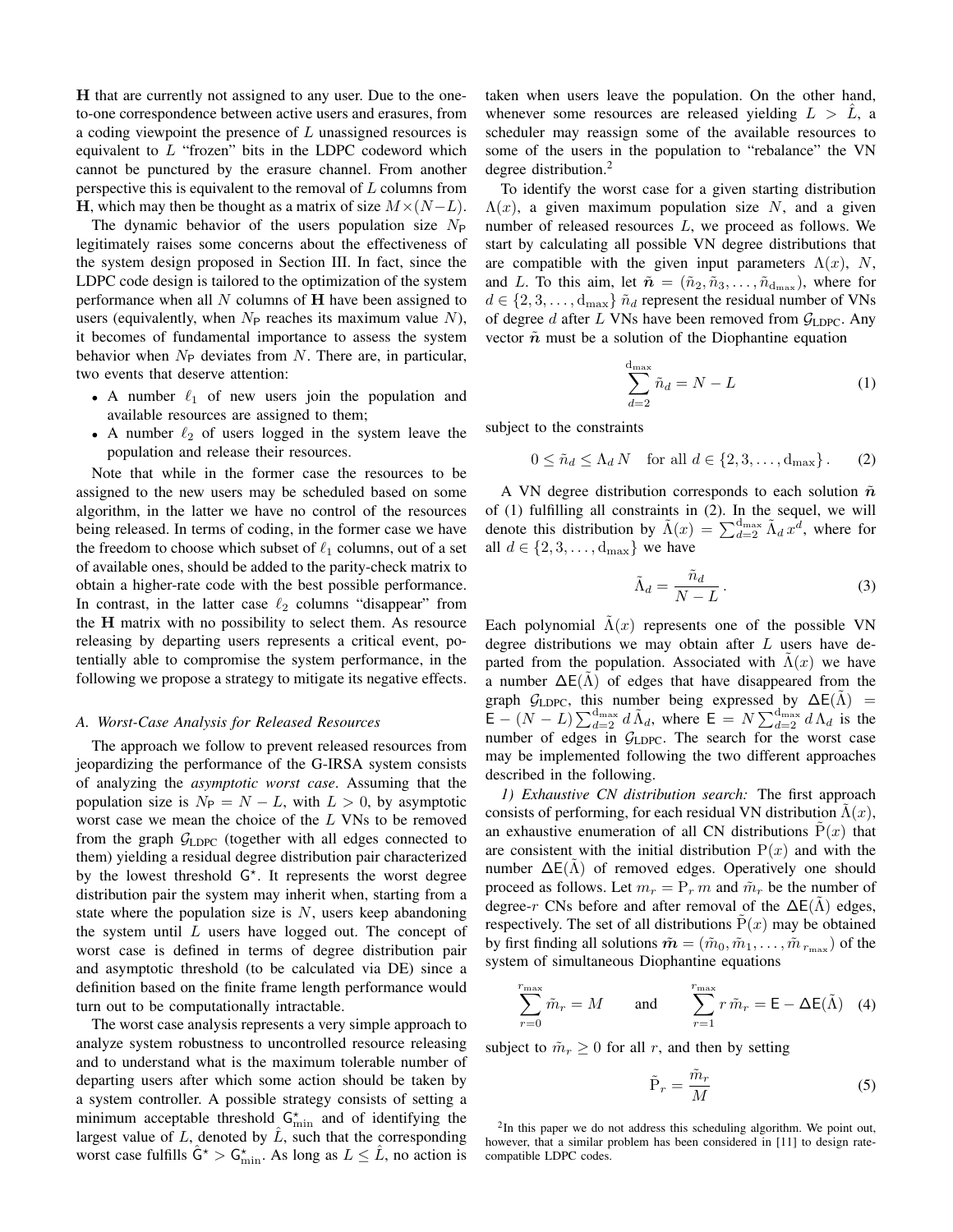

pair  $(\Lambda^{(1)}, P^{(1)})$ , a regular G-IRSA scheme with degree distribution pair Fig. 3. PLR versus the load G for a G-IRSA scheme with degree distribution  $(\Lambda^{(2)}, P^{(2)})$ , a standard CRDSA scheme with packet repetition factor 3, and a standard IRSA scheme with packet replicas distribution  $\Lambda^{(4)}$ . Population size  $N = 2000$ , frame length  $\overline{M} = 200$ .

for each solution  $\tilde{m}$ .<sup>3</sup> Out of all obtained pairs  $(\tilde{\Lambda}(x), \tilde{P}(x))$ , where  $\Lambda(x)$  is obtained by (3) after solving (1) and  $P(x)$  by (5) after solving (4), the pair characterized by the smallest threshold  $G^*$  represents the sought worst case.

*2) Average CN distribution:* The second approach consists of developing, for each residual VN distribution  $\Lambda(x)$ , a unique average residual CN distribution  $\tilde{P}(x)$ . This approach consists of first calculating an approximated average probability  $\rho(k)$  that the generic CN looses k edges when  $\Delta E(\Lambda)$ edges are removed from the graph, and then combining this probability with the initial distribution  $P(x)$  to obtain the residual CN distribution  $P(x)$ . The calculation of  $\rho(k)$  relies on two simplifying assumptions. The first assumption is that, when a user leaves the population, the corresponding edges are detached from CNs chosen uniformly at random. The second one is that up to L edges may be detached from each CN.

Under these assumptions, for a given CN let  $X_i$ ,  $i \in$  $\{1, 2, \ldots, L\}$ , be a Bernoulli RV which takes value 1 if the CN degree is decreased by one when the  $i$ -th departing user logs out and takes the value 0 if it does not. The L RVs are independent and identically distributed with  $Pr{X_i = 1}$  =  $\Delta E(\Lambda)/L/M$ . This is because the average number of edges removed per departing user is  $\Delta E(\Lambda)/L$  and there are M CNs. For each  $k \in \{0, 1, \ldots, L\}$ , the probability  $\rho(k)$  is given by

$$
\varrho(k) = {L \choose k} \left( \frac{\Delta E(\tilde{\Lambda})/L}{M} \right)^k \left( 1 - \frac{\Delta E(\tilde{\Lambda})/L}{M} \right)^{L-k}
$$

.

The probability distribution  $\rho$ , obtained under the simplifying hypotheses mentioned above, is now exploited to develop the residual CN distribution  $P(x)$ . To calculate the residual fraction  $\tilde{P}_r$  of CNs of degree r, we proceed as follows. Let  $\mathcal{R} = \{r : P_r > 0\}$  be the set of nonzero CN degrees in the original distribution  $P(x)$ . Moreover, let the elements of  $\mathcal R$  be  $r_1 = r_{\text{max}}, r_2, \ldots, r_{|\mathcal{R}|}$  such that  $r_1 > r_2 > \cdots > r_{|\mathcal{R}|}$ . We initialize a variable c as  $c = r_1$ , the largest degree in  $\mathcal{R}$ .

<sup>3</sup>All integers  $\tilde{m}_r$  depend on  $\tilde{\Lambda}(x)$ , although not explicitly indicated.



an incomplete resource assignment regime. Population size  $N = 2000$ , frame Fig. 4. PLR versus the load G for regular and irregular G-IRSA schemes in length  $M = 200$ .

Furthermore, for each  $r \in \{0, 1, \ldots, c\}$  we initialize  $\tilde{m}_r$  as  $\tilde{m}_r = 0$ . Next, for all  $r \in \{0, 1, \ldots, c\}$  we increase  $\tilde{m}_r$  by a quantity given by

$$
\Delta \tilde{m}_r = m_c \frac{\varrho(c-r)}{\sum_{j=0}^c \varrho(j)}\tag{6}
$$

i.e., the original number of CNs of degree  $c$  multiplied by the probability that a CN of degree c looses  $c - r$  edges. This latter probability is obtained by truncating and renormalizing the probability distribution  $\rho$  to account for the degree c of the CNs being processed. After all  $\tilde{m}_r$  variables have been updated, c is updated as  $c = r_2$ , the increments  $\Delta \tilde{m}_r$  are calculated again based on (6) and, based on them, the variables  $\tilde{m}_r$  are updated again. The procedure terminates after the case  $c = r_{\mathcal{R}}$  has been processed. At the end of the procedure the residual CN distribution is constructed according to (5). Out of all obtained pairs  $(\Lambda(x), P(x))$ , the one characterized by the smallest threshold  $G^*$  is returned as the worst case.

Although the approach based on the exhaustive search is more effective in identifying the degree distribution pair characterized by the lowest asymptotic threshold  $G^*$ , the second approach is much more efficient to implement as it avoids the enumeration of all possible CN distributions  $P(x)$  for a given VN distribution  $\Lambda(x)$ . Moreover, although it relies on approximations, the second approach returns reliable results, as illustrated in the following example.

**Example 2.** Consider the case  $\Lambda(x) = x^3$  and  $P(x) = x^{30}$ , *corresponding to an LDPC code with rate*  $R = 9/10$  *and whose VNs are all of degree* 3*. In the case*  $L = 0$  *(i.e., when* all resources have been assigned) the system threshold is  $G^* =$ 0.82833*. Since all users have the same repetition factor, even if*  $L > 0$  *users leave the system, we expect very small*  $G^*$ *variations. Next we show how the results obtained by applying the average CN distribution approach are coherent with this expectation. To develop the example, we choose*  $N = 2000$ and  $M = 200$ . In this case there is only one solution to  $(1)$ *for any L, namely,*  $\tilde{n}_3 = N - L$ *, and we always have*  $\tilde{\Lambda}(x) =$